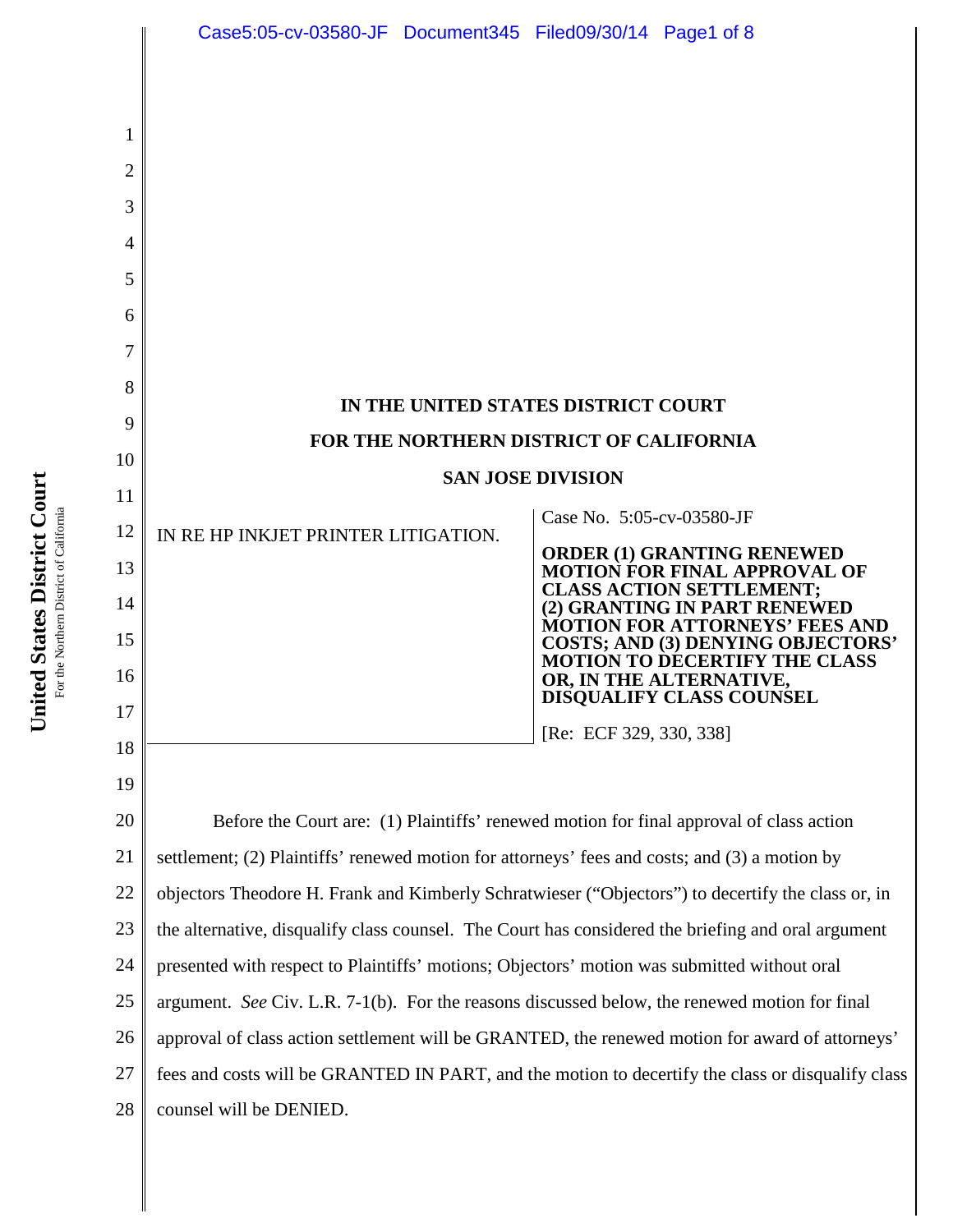#### **I. BACKGROUND**

3 4 5 6 7 8 9 10 11 12 13 14

1

2

In October 2010, the Court consolidated for settlement three putative class actions against Hewlett-Packard Company ("HP"), each of which asserted that HP had failed to disclose and/or had misrepresented facts about its ink cartridges and printers. *Ciolino*<sup>1</sup> alleged that HP misled consumers into believing that replacement of ink cartridges was necessary when the cartridges in fact were not empty; *Rich<sup>2</sup>* alleged that HP failed to disclose that its color printers use a process called "underprinting" that uses color ink to print black and white text and images; and *Blennis<sup>3</sup>* alleged that HP concealed that certain ink cartridges had expiration dates after which they no longer would work even if ink remained in the cartridges.

15 16 17 18 19 The proposed settlement provided for the issuance of coupons (referred to in the settlement agreement as "e-credits") and injunctive relief. HP agreed to issue coupons of up to \$5.00 per claimant in *Ciolino*, \$2.00 per claimant in *Rich*, and \$6.00 per claimant in *Blennis*. HP also agreed to discontinue the use of certain pop-up messages showing an image of an ink gauge, ruler, or container of ink, and to disclose additional information through the cartridge packaging, user manuals, interfaces, and HP website. Following dissemination of a class notice via email, publication, and online advertisements estimated to have reached more than thirteen million class members, three class members filed objections with the Court, 810 excluded themselves, 458 submitted informal comments to the claims administrator, and approximately 122,000 filed claims for coupons.

20 21 22 23 24 25 On March 29, 2011, the Court granted final approval and certified a nationwide settlement class. *See In re HP Inkjet Printer Litig. ("Inkjet I")*, No. 5:05-cv-3580-JF, 2011 WL 1158635 (N.D. Cal. Mar. 29, 2011). The Court made express findings with respect to the factors articulated in *Hanlon v. Chrysler Corp.*, 150 F.3d 1011 (9th Cir. 1998). Using the lodestar method, the Court also approved an award of \$1.5 million in attorneys' fees and \$596,990.70 in costs. This award was based in part upon the Court's conclusion that the "ultimate value" of the settlement to the class was

<sup>26</sup>

 <sup>1</sup> *Ciolino v. Hewlett-Packard Co.*, Case No. 5:05-cv-03580-JF.

<sup>27</sup> <sup>2</sup> *Rich v. Hewlett-Packard Co.*, Case No. 5:06-cv-03361-JF

<sup>3</sup> *Blennis v. Hewlett-Packard Co.*, Case No. 5:07-cv-00333-JF.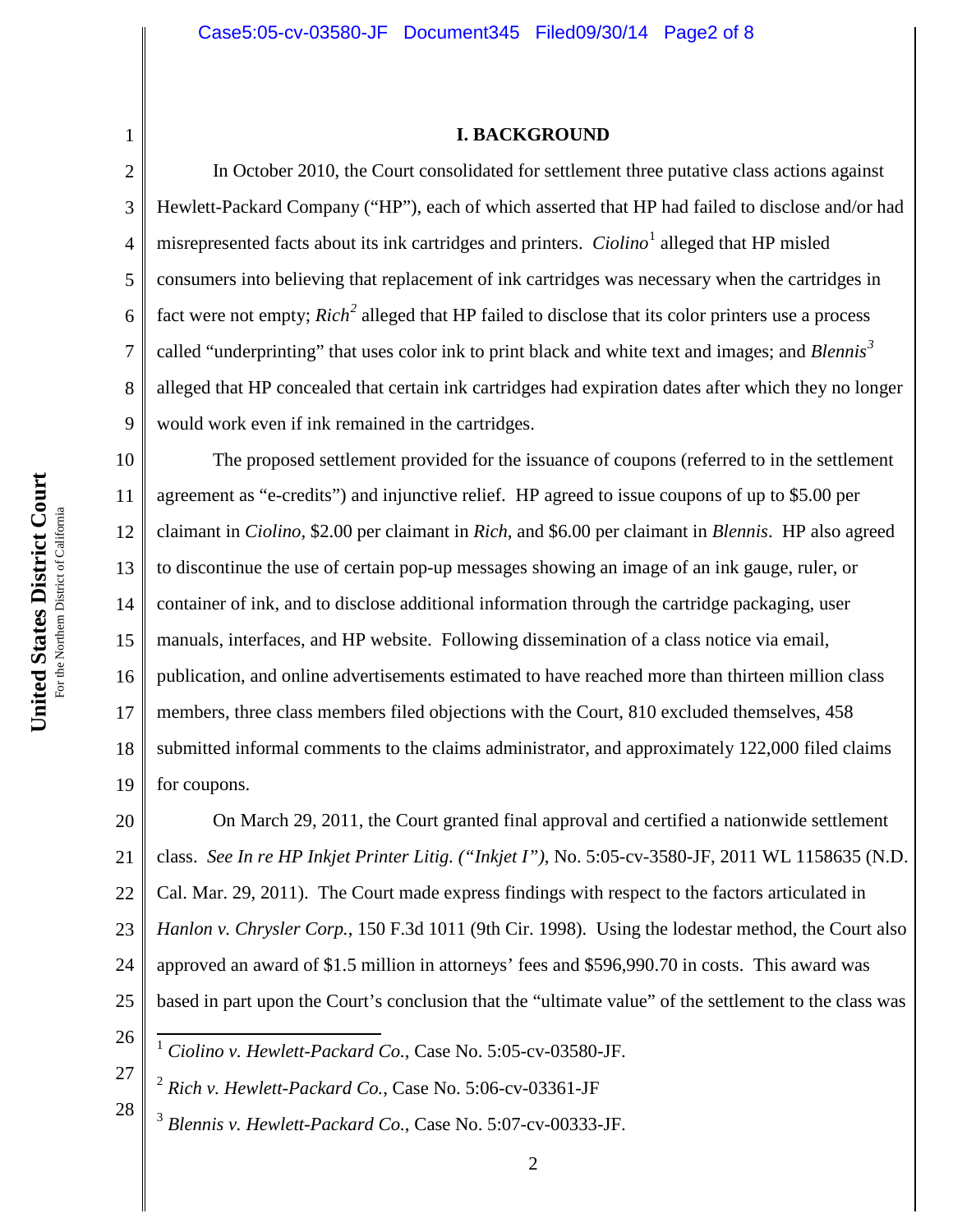## Case5:05-cv-03580-JF Document345 Filed09/30/14 Page3 of 8

1 2 3 roughly \$1.5 million. The award was supported by documentation of more than \$7 million in actual attorneys' fees, and it reflected a significant reduction of the \$2.3 million in fees that Class Counsel requested and that HP had agreed to pay.

4 5 6 7 On appeal by one of the Objectors, the Court of Appeals concluded that this Court's method of determining the attorneys' fee award did not comply fully with the Class Action Fairness Act ("CAFA"), 28 U.S.C. § 1712. Specifically, the Court of Appeals held that under the relevant portion of § 1712:

If a settlement gives coupon and equitable relief and the district court sets attorneys' fees based on the value of the entire settlement, and not solely on the basis of injunctive relief, then the district court must use the value of the coupons redeemed when determining the value of the coupons part of the settlement.

11 12 13 14 *In re HP Inkjet Printer Litig. ("Inkjet II")*, 716 F.3d 1173, 1184 (9th Cir. 2013). Because this Court had made an aggregate determination of the value of the settlement and had not considered specifically the value of the coupons redeemed, the Court of Appeals vacated and remanded. The Court of Appeals did not suggest that this Court's *Hanlon* analysis was inadequate.

## **II. DISCUSSION**

# **A. Plaintiffs' Renewed Motions for Final Approval and for Attorneys' Fees and Costs**

The Court of Appeals did not address any aspect of this Court's final approval order other

18 than the award of attorneys' fees. Accordingly, only that aspect of the order is addressed in detail

19 here. However, the Court has reviewed the entire record, including its prior *Hanlon* analysis, and

20 for the reasons stated in its previous order it concludes once again that the proposed settlement is

21 fair and reasonable.

In light of the analysis contained in the opinion of the Court of Appeals, Plaintiffs now assert

23 that they do not seek any fees for the coupon portion of the settlement. Instead, they seek the

24 original award of \$1.5 million in fees and \$596.990.70 in costs based solely on the equitable portion

25 of the settlement, that is, the injunctive relief.

26 Under 28 U.S.C. § 1712, fees may be awarded as follows:

27 28 **(a) Contingent fees in coupon settlements. –** If a proposed settlement in a class action provides for a recovery of coupons to a class member, the portion of any attorney's fee award to class counsel that is attributable to the award of the coupons

8

9

10

15

16

17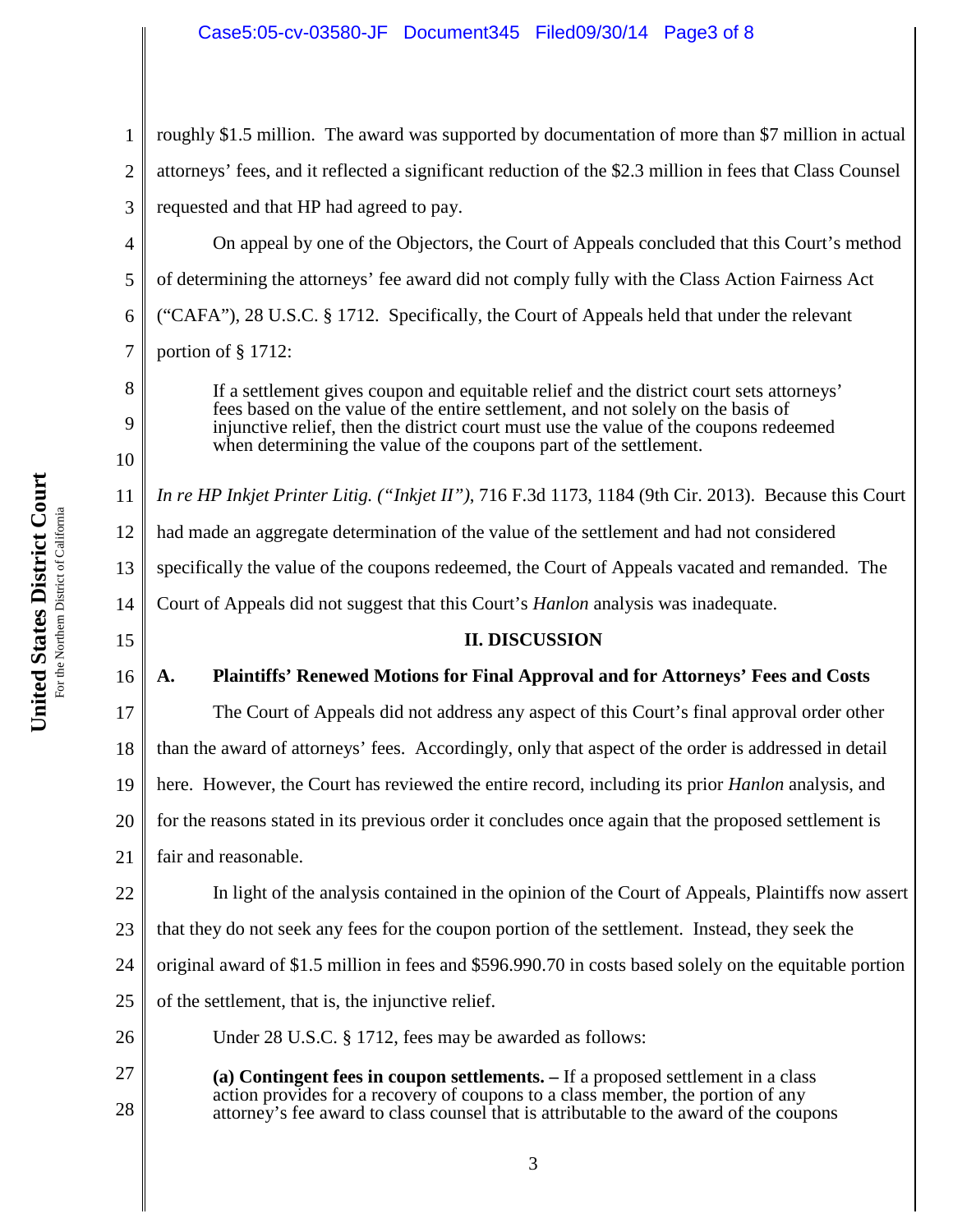|                     | Case5:05-cv-03580-JF Document345 Filed09/30/14 Page4 of 8                                                                                                                                                                                                                                     |  |  |  |  |
|---------------------|-----------------------------------------------------------------------------------------------------------------------------------------------------------------------------------------------------------------------------------------------------------------------------------------------|--|--|--|--|
| 1                   | shall be based on the value to class members of the coupons that are redeemed.                                                                                                                                                                                                                |  |  |  |  |
|                     | (b) Other attorney's fee awards in coupon settlements. –                                                                                                                                                                                                                                      |  |  |  |  |
| $\overline{c}$<br>3 | (1) In general. – If a proposed settlement in a class action provides for a                                                                                                                                                                                                                   |  |  |  |  |
| 4                   | recovery of coupons to class members, and a portion of the recovery of the<br>coupons is not used to determine the attorney's fee to be paid to class counsel,<br>any attorney's fee award shall be based upon the amount of time class counsel<br>reasonably expended working on the action. |  |  |  |  |
| 5                   | (2) Court approval. – Any attorney's fee under this subsection shall be subject                                                                                                                                                                                                               |  |  |  |  |
| 6<br>7              | to approval by the court and shall include an appropriate attorney's fee, if any,<br>for obtaining equitable relief, including an injunction, if applicable. Nothing in<br>this subsection shall be construed to prohibit application of a lodestar with a                                    |  |  |  |  |
| 8                   | multiplier method of determining attorney's fees.                                                                                                                                                                                                                                             |  |  |  |  |
| 9                   | (c) Attorney's fee awards calculated on a mixed basis in coupon settlements. – If<br>a proposed settlement in a class action provides for an award of coupons to class<br>members and also provides for equitable relief, including injunctive relief –                                       |  |  |  |  |
| 10<br>11            | (1) that portion of the attorney's fee to be paid to class counsel that is based upon<br>a portion of the recovery of the coupons shall be calculated in accordance with                                                                                                                      |  |  |  |  |
| 12                  | subsection (a); and                                                                                                                                                                                                                                                                           |  |  |  |  |
| 13<br>14            | (2) that portion of the attorney's fee to be paid to class counsel that is not based<br>upon a portion of the recovery of the coupons shall be calculated in accordance<br>with subsection (b).                                                                                               |  |  |  |  |
| 15                  | 28 U.S.C. § 1712(a)-(c).                                                                                                                                                                                                                                                                      |  |  |  |  |
|                     |                                                                                                                                                                                                                                                                                               |  |  |  |  |
| 16                  | Subsection (a) "governs cases where the class obtains only coupon relief," and provides that                                                                                                                                                                                                  |  |  |  |  |
| 17                  | an award of attorneys' fees must be based solely on the value to the class members of the coupons                                                                                                                                                                                             |  |  |  |  |
| 18                  | that are redeemed. <i>Inkjet II</i> , 716 F.3d at 1182-83. Subsection (b) "applies in situations where a                                                                                                                                                                                      |  |  |  |  |
| 19                  | coupon settlement also provides for non-coupon relief, such as equitable or injunctive relief." Id. at                                                                                                                                                                                        |  |  |  |  |
| 20                  | 1183. Under subsection (b), if the coupon portion of the recovery is not used in the calculation of                                                                                                                                                                                           |  |  |  |  |
| 21                  | attorneys' fees, the attorneys' fees must be calculated using the lodestar method. Id. Finally, under                                                                                                                                                                                         |  |  |  |  |
| 22                  | subsection (c), "[i]f a settlement gives coupon and equitable relief and the district court sets                                                                                                                                                                                              |  |  |  |  |
| 23                  | attorneys' fees based on the value of the entire settlement, and not solely on the basis of injunctive                                                                                                                                                                                        |  |  |  |  |
| 24                  | relief the district court must perform two separate calculations to fully compensate class                                                                                                                                                                                                    |  |  |  |  |
| 25                  | counsel." <i>Id.</i> at 1184. "First, under subsection (a), the court must determine a reasonable                                                                                                                                                                                             |  |  |  |  |
| 26                  | contingency fee based on the actual redemption value of the coupons awarded." Id. "Second, under                                                                                                                                                                                              |  |  |  |  |
| 27                  | subsection (b), the court must determine a reasonable lodestar amount to compensate class counsel                                                                                                                                                                                             |  |  |  |  |
| 28                  | for any non-coupon relief obtained." <i>Id.</i> at 1185. "In the end, the total amount of fees awarded                                                                                                                                                                                        |  |  |  |  |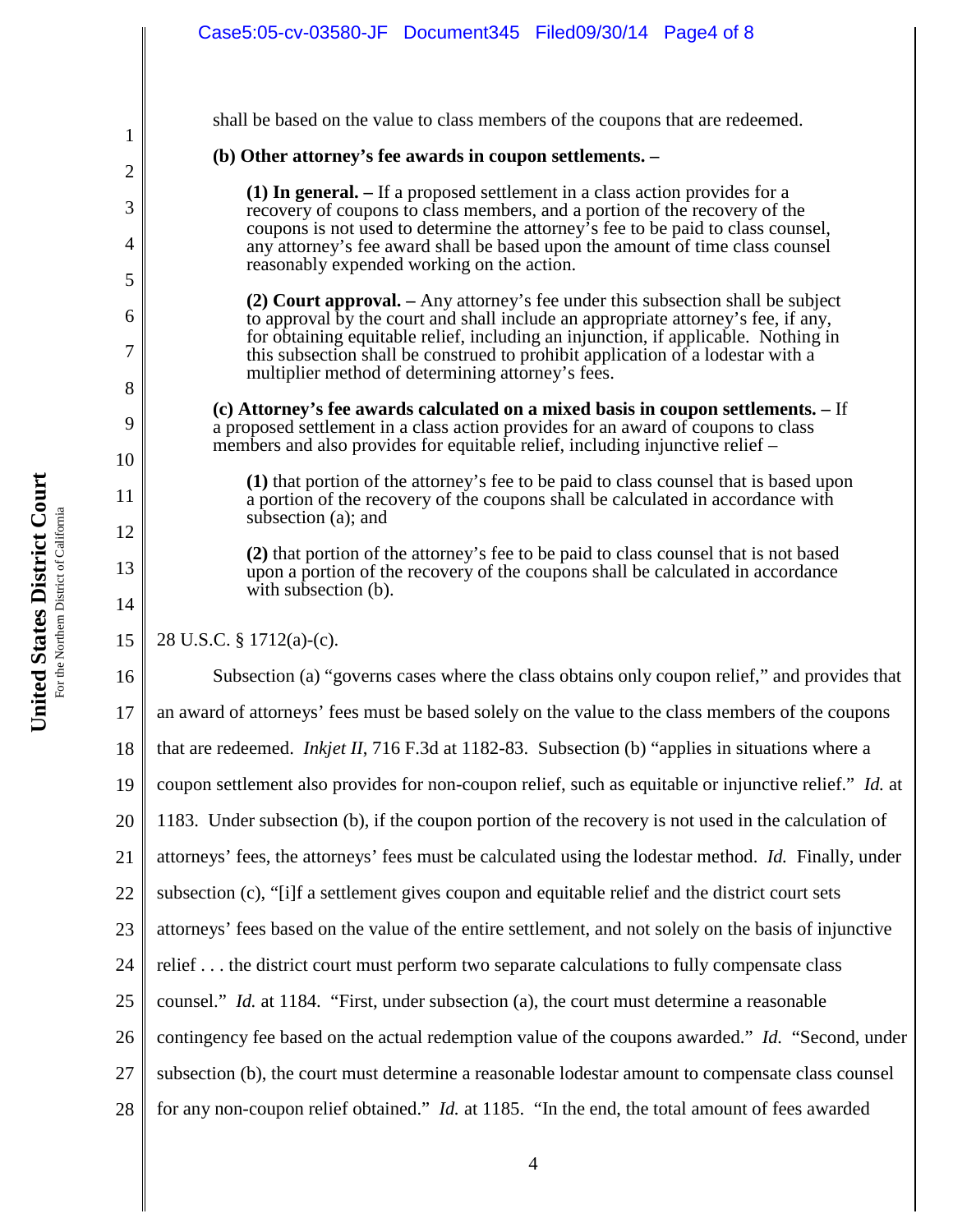1 2 3 4 5 6 7 8 9 10 11 under subsection (c) will be the sum of the amounts calculated under subsections (a) and (b)." *Id.* Since Plaintiffs seek an award under subsection (b) for only the non-coupon portion of the relief obtained by the class, those fees must be calculated using the lodestar method. Plaintiffs argue that the appropriate initial lodestar figure, prior to application of any multiplier, is the \$7.4 million dollars that Class Counsel incurred in litigating the action. However, under the foregoing framework the entire amount of fees incurred cannot be the correct starting point, because some portion of those fees must be attributable to obtaining the coupon portion of the settlement. While the Court agrees with Plaintiffs that the injunctive relief obtained in this case addressed the core complaints of the class members and that the value of the coupon relief awarded was modest, the value of the coupon relief clearly was not \$0. Accordingly, the starting point for the lodestar calculation must be something less than the entire \$7.4 million in fees incurred.

12 13 14 15 16 17 18 19 20 21 22 23 24 That being said, the Court has no trouble concluding that at least \$1.5 million of the total attorneys' fees were incurred in litigating the equitable relief portion of the settlement. Thus if the Court were addressing the motion for attorneys' fees and costs in the first instance, it might well award the entire \$1.5 million requested under subsection (b). However, the Court already has found that "the ultimate value of the settlement to the class is roughly \$1.5 million." *Inkjet I*, 2011 WL 1158635, at \*10. The Court reduced the requested fee award of \$2.3 million to \$1.5 million, observing that "[t]o allow an award of attorneys' fees to outstrip the benefit to consumers in such cases would undermine the importance of focusing the efforts of class-action counsel on issues that most affect consumers." *Id.* Given that the prior award of \$1.5 million was meant to compensate Class Counsel for obtaining the entire settlement, including *both* the coupon and non-coupon aspects, and that the Court's current task is to compensate Class Counsel for obtaining *only* the noncoupon aspects of the settlement, the Court concludes that it must reduce the original \$1.5 million award to reflect those fees attributable to the coupon aspect of the settlement.

25 26 27 28 In its prior order granting final approval of the settlement, the Court observed that the coupons "are nontransferable, redeemable only at HP.com, and cannot be used with other coupons or discounts significantly reduces their cash value." *Inkjet I*, 2011 WL 1158635, at \*6. The Court also noted that the coupons were valid only to those class members who continue to use HP printers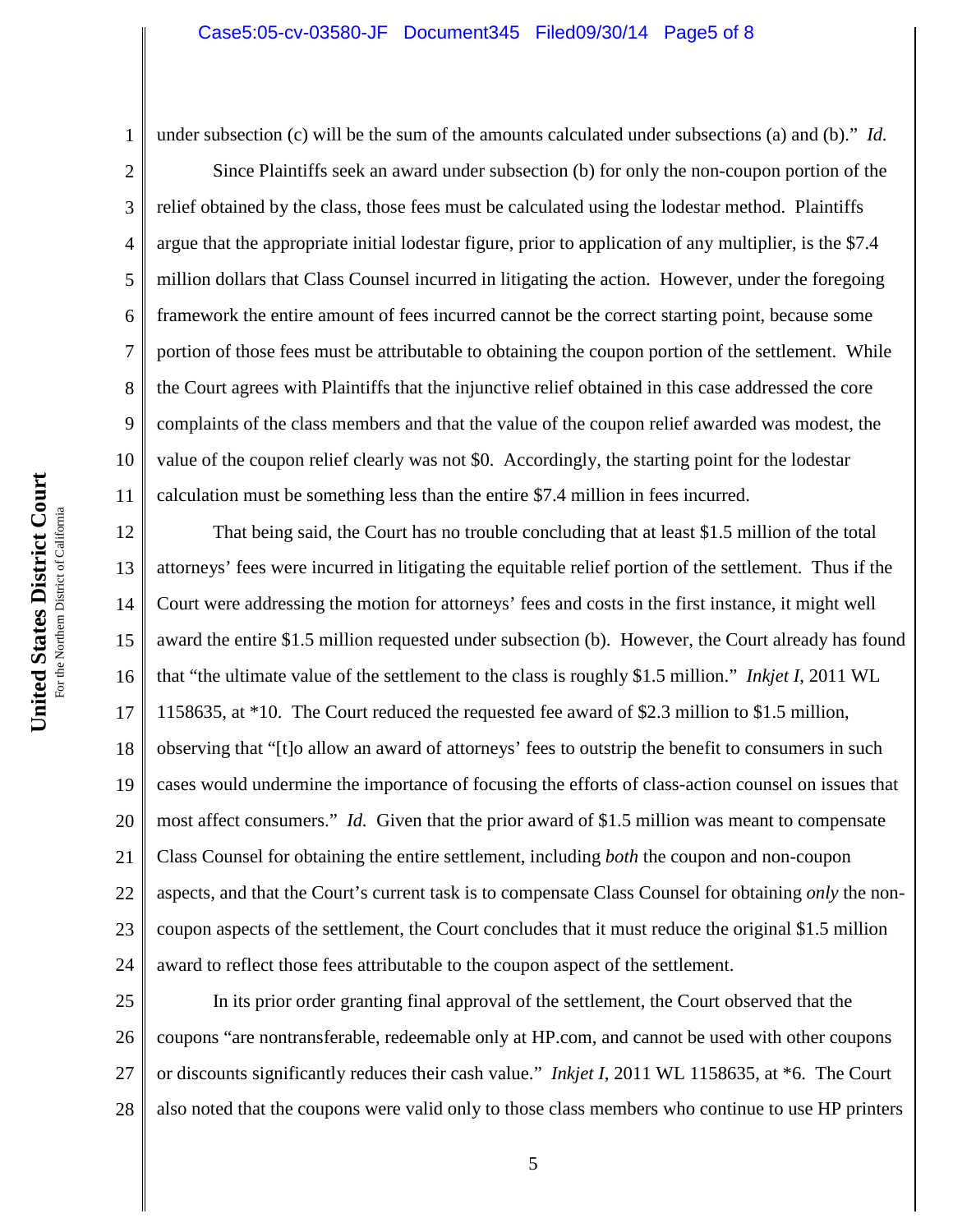1 2 3 and who do not have access to a less expensive supply of ink cartridges. *Id.* Plaintiffs' briefing suggests that approximately 404,000 coupons have been claimed by class members, but it is unclear how many of these coupons actually have been *used* by class members to purchase products.

Based on the actual information available and after considering the record as a whole, the Court concludes that a revised award of \$1.35 million in attorneys' fees, plus \$596,990.70 in costs and expenses, is appropriate in this case. The amount of attorney's fees reflects a ten percent reduction of the amount previously awarded for both coupon and equitable relief, and it represents a lodestar award for Class Counsel's work on the non-coupon portion of the litigation, reduced so that the attorneys' fees award does not exceed the value of the settlement to the class. The Court again will award stipends of \$1,000 to each of the class representatives for their time and efforts on behalf of the class.

12 13 14 15 16 17 18 Objectors have filed opposition to Plaintiffs' motions, asserting that any fee award must take into account the Court's prior determination that the coupons plus the injunctive relief conferred a total value on the class of approximately \$1.5 million. As discussed above, the Court has taken that prior determination in to account in awarding a reduced amount of attorneys' fees herein. Objectors also contend that the settlement itself is insufficient. That contention has been addressed previously, and the Court declines to reconsider it here. Finally, Objectors argue that the \$1,000 stipends to the class representatives are disproportionate to the class relief. This argument is without merit.

19 20 21 Accordingly, Plaintiffs' renewed motion for final approval of the class action settlement is GRANTED and Plaintiffs' renewed motion for an award of attorneys' fees and costs is GRANTED IN PART as set forth herein.

#### 22 **B. Objectors' Motion to Decertify the Class or Disqualify Class Counsel**

23 24 25 26 27 28 Objectors contend that Lead Class Counsel, Cotchett, Pitre & McCarthy LLP ("CPM"), failed to disclose a conflict of interest that is so significant as to require decertification of the class or, in the alternative, disqualification of CPM. Objectors' contentions are based upon a provision of a proposed settlement agreement in another case, *In re Hewlett-Packard Co. Shareholder Derivative Litig.*, 3:12-cv-06003-CRB. CPM is lead plaintiffs' counsel in that case, and at the time Objectors filed the instant motion the proposed settlement agreement provided that HP would retain CPM as

4

5

6

7

8

9

10

11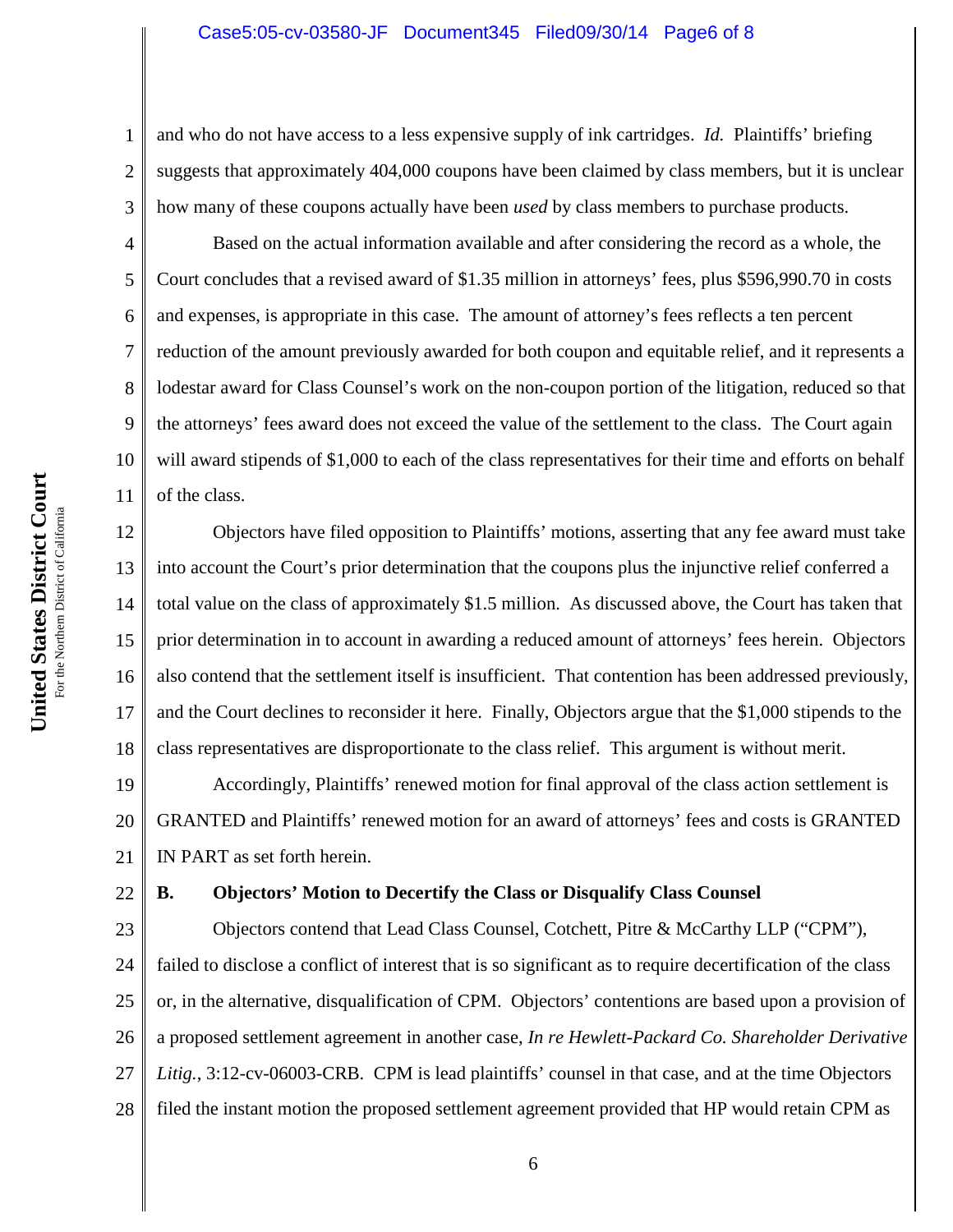1 2 3 its counsel in certain future proceedings. Objectors argue that this promise of lucrative future employment by HP creates a disqualifying conflict with respect to CPM's representation of the class in the present action against HP.

4 5 6 7 8 9 10 11 12 13 14 15 "The purpose of a disqualification order is prophylactic, not punitive." *Kirk v. First American Title Ins. Co.*, 183 Cal.App.4th 776, 815 (2010).<sup>4</sup> "That is, the issue is whether there is a genuine likelihood that allowing the attorney to remain on the case will affect the outcome of the proceedings before the court." It is notable, and in the Court's view dispositive, that the present case was fully litigated, and judgment entered, before the derivative action even was filed. This case would have been fully concluded but for the conclusion of the Court of Appeals that this Court erred in its valuation of the coupon portion of the settlement. On remand, the Court's tasks are limited to (1) reviewing the record to confirm the prior determination that the settlement is fair and reasonable, and (2) determining an appropriate fee award in light of the guidance offered by the Court of Appeals. Given the posture of the present case at the time the retainer provision was negotiated in the derivative litigation, it is far from clear that the retainer provision created a conflict at all, let alone a conflict so significant as to infect the entirety of the *present* litigation.

16 17 18 19 20 21 22 23 24 25 26 Subsequent to the completion of briefing on Objectors' motion, the district judge presiding over the derivative litigation declined to grant preliminary approval of the settlement agreement because of his concerns about the propriety of the retainer provision. *See* Tr. of 8/25/2014 Hrg. at 10-11, 24, ECF 199 (Case No. 3:12-cv-06003-CRB). The settlement agreement in the derivative litigation then was revised to omit the provision, and a hearing on a motion for preliminary approval of the revised settlement agreement was conducted on September 26, 2014. At that hearing, the judge clarified on the record that the settlement agreement does not provide for HP's future employment of CPM and that there is no private agreement for such employment. Tr. of 9/26/2014 Hrg. at 40, ECF 238 (Case No. 3:12-cv-06003-CRB). In light of these developments, to the extent that Objectors' motion had any merit, it now appears to be moot. Accordingly, the motion is DENIED.

<sup>28</sup> 4 Federal courts "apply state law in determining matters of disqualification." *In re County of Los Angeles*, 223 F.3d 990, 995 (9th Cir. 2000).